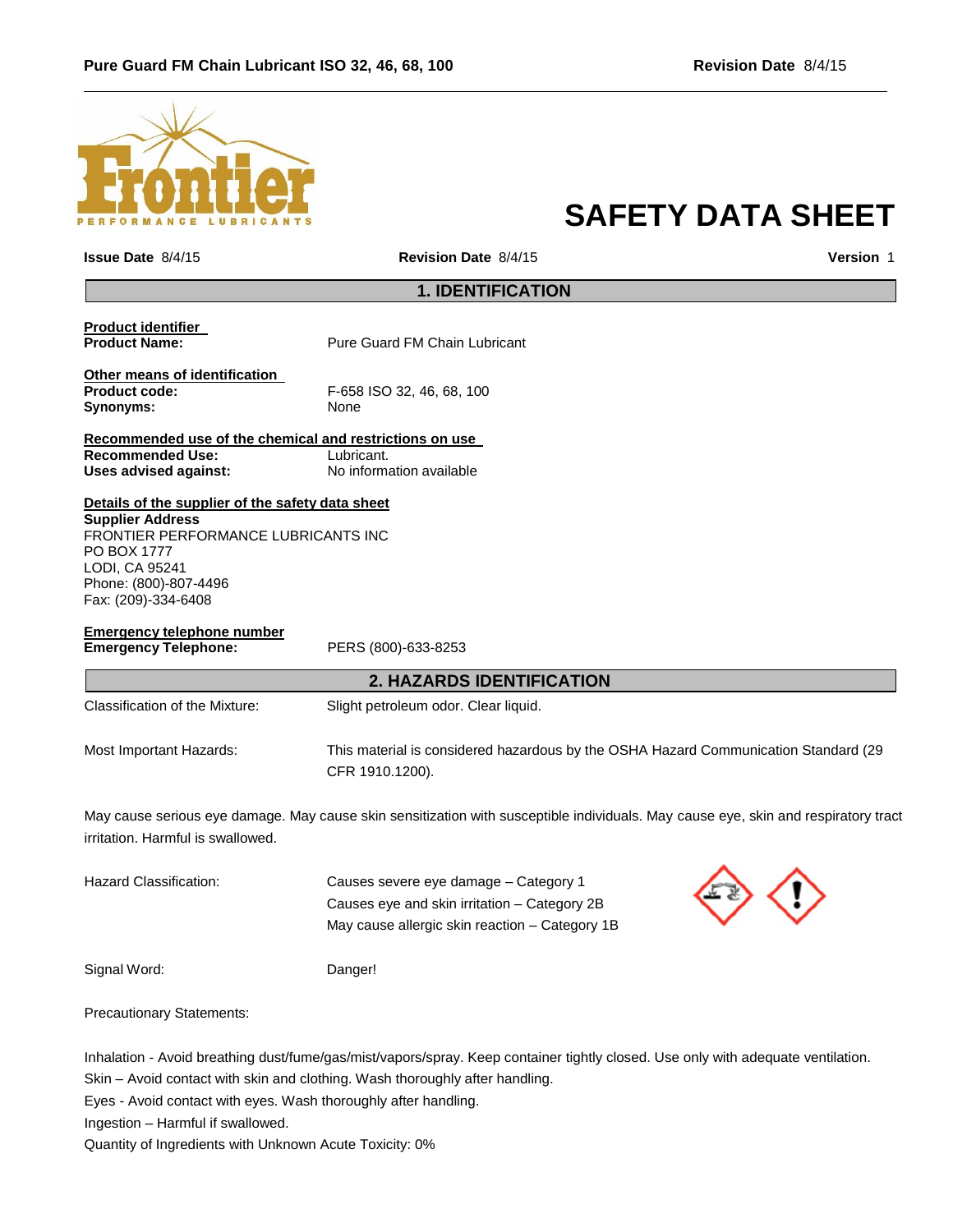#### **3. COMPOSITION/INFORMATION ON INGREDIENTS**

| Ingredient                    | WT %  | CAS #     |
|-------------------------------|-------|-----------|
| White Mineral Oil (Petroleum) | 70-90 | 8042-47-5 |
| Polybutene                    | 10-20 | 9003-29-6 |

To the knowledge of the supplier, there are no other ingredients in this product that are classified as hazardous.

| <b>4. FIRST AID MEASURES</b> |                                                                                                                                                                                                                                                                                                                                                                                                                |  |
|------------------------------|----------------------------------------------------------------------------------------------------------------------------------------------------------------------------------------------------------------------------------------------------------------------------------------------------------------------------------------------------------------------------------------------------------------|--|
| Eyes:                        | Flush eyes with running water for at least 15 minutes. If redness, burning, blurred vision or<br>irritation persists, transport to nearest medical facility for additional treatment.                                                                                                                                                                                                                          |  |
| Skin:                        | Flush skin with water, wash with soap and water. If irritation occurs, get medical attention.<br>Remove contaminated clothing. Do not reuse clothing until cleaned. If material is injected<br>under the skin, transport to the nearest medical facility for additional treatment. If redness,<br>swelling, pain and/or blisters occur, transport to the nearest medical facility for additional<br>treatment. |  |
| Ingestion:                   | Do NOT induce vomiting and obtain medical attention. Have victim rinse mouth out with<br>water. If vomiting occurs spontaneously, keep head below hips to prevent aspiration.                                                                                                                                                                                                                                  |  |
| Inhalation:                  | Remove victim to fresh air and keep at rest in a position comfortable for breathing. If the<br>victim has difficulty breathing or tightness of the chest, is dizzy, vomiting or unresponsive,<br>give oxygen with rescue breathing or CPR as required and transport to the nearest medical<br>facility.                                                                                                        |  |

## **5. FIRE-FIGHTING MEASURES**

Flammable Properties:

| Base Oil Flash point:<br>Flammable limits in air:<br>Auto ignition temperature: | 252°C (ASTM D92)<br>N/A<br>N/A                                                                                                                                                                                                                                                                                                                                |
|---------------------------------------------------------------------------------|---------------------------------------------------------------------------------------------------------------------------------------------------------------------------------------------------------------------------------------------------------------------------------------------------------------------------------------------------------------|
| Extinguishing media:                                                            | CO <sub>2</sub> , dry chemical, foam                                                                                                                                                                                                                                                                                                                          |
| Special firefighting measure:                                                   | Procedures for an oil fire should be utilized. Use self-contained breathing apparatus. Use<br>foam or dry chemical to extinguish fire. Water may be used only to keep surrounding<br>containers cool. Firefighters should wear proper protective equipment and self-contained<br>breathing apparatus with full face piece operated in positive pressure mode. |

#### **6. ACCIDENTAL RELEASE MEASURES**

- Eliminate ignition sources and ventilate area. • Advise EPA/state agency if required.
- 
- Contain spill and keep from entering waterways or sewers. Treat contaminated absorbent same as spilled product.
- 
- Absorb spillage with inert absorbent material. Use proper personal protective equipment for clean-up.
	-

## **7. HANDLING AND STORAGE**

Handling and Storage Precautions: Avoid heat, open flames, including pilot lights, and strong oxidizing agents. Use explosionproof ventilation to prevent vapor accumulation. Ground all handling equipment to prevent sparking. Avoid contact with eyes, skin and clothing. Wash thoroughly after handling. Do not eat, drink or smoke when using this product. Have appropriate fire extinguishers and spill clean-up equipment in or near storage area.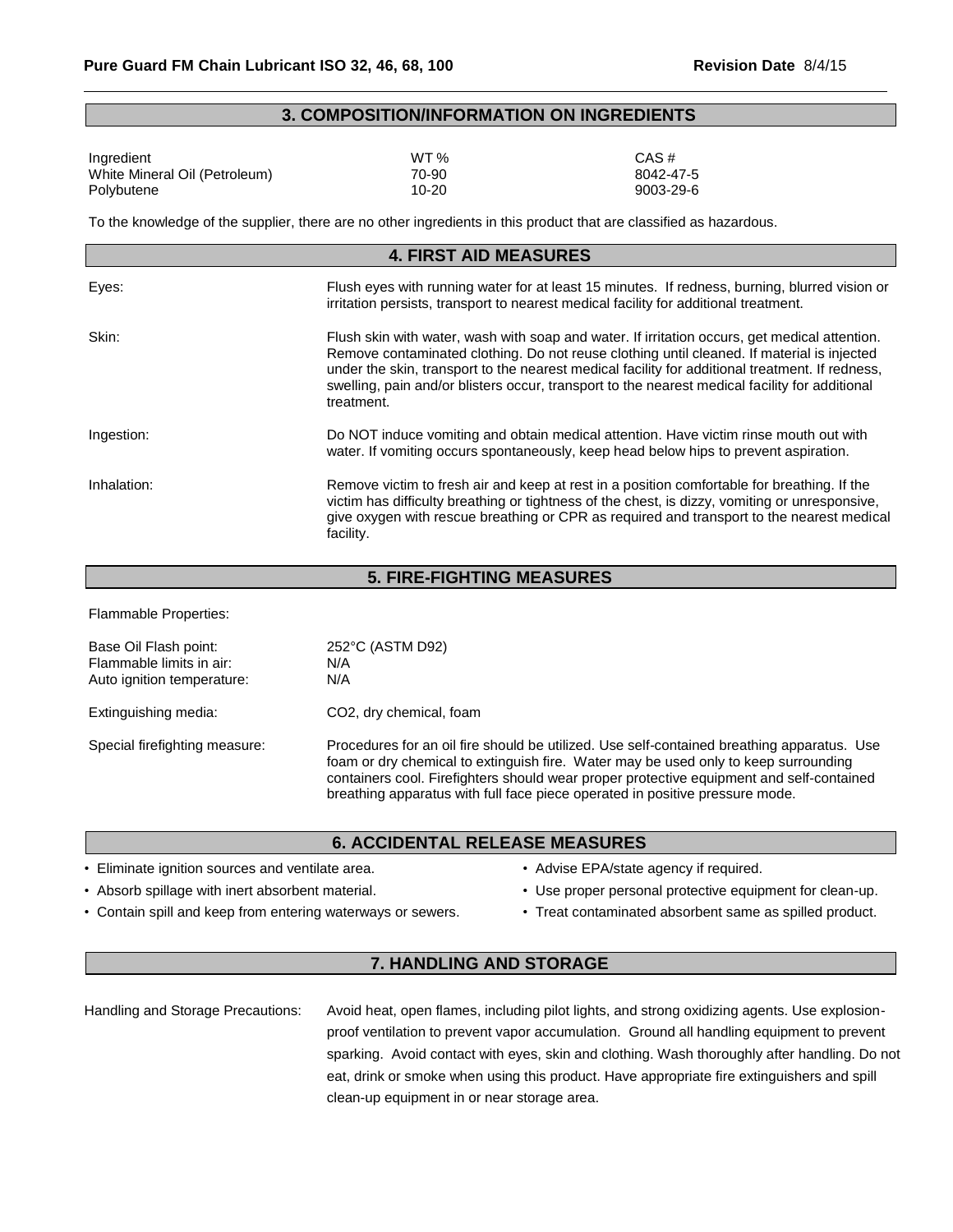| Work/Hygienic Practices:         | Wash with soap and water before eating, drinking, smoking, applying cosmetics, or using<br>toilet. Launder contaminated clothing before reuse. Properly dispose of contaminated<br>leather articles such as shoes or belts that cannot be decontaminated. Contaminated leather<br>articles including shoes cannot be decontaminated and should be destroyed to prevent<br>reuse. |
|----------------------------------|----------------------------------------------------------------------------------------------------------------------------------------------------------------------------------------------------------------------------------------------------------------------------------------------------------------------------------------------------------------------------------|
|                                  | 8. EXPOSURE CONTROLS/PERSONAL PROTECTION                                                                                                                                                                                                                                                                                                                                         |
| <b>Engineering Controls:</b>     | Use adequate ventilation to keep vapors and mists of this material below applicable<br>standards. Recommended work place control parameters - based on mineral oil ACGIH TWA<br>5 mg/m3.                                                                                                                                                                                         |
| <b>Respiratory Protection:</b>   | If engineering controls do not maintain airborne concentrations to a level which is adequate<br>to protect worker health, an approved respirator must be worn. Respirator selection, use and<br>maintenance should be in accordance with the requirements of the OSHA Respiratory<br>Protection Standard, 29 CFR 1910.134.                                                       |
| <b>Skin Protection:</b>          | Use protective clothing that is chemically resistant to this product. Acceptable materials for<br>gloves and aprons are: neoprene, nitrile rubber or viton.                                                                                                                                                                                                                      |
| Eye Protection:                  | Use safety glasses or goggles. Have suitable eye wash water available.                                                                                                                                                                                                                                                                                                           |
| <b>Other/General Protection:</b> | For mists and vapors: Air Purifying, organic vapor cartridge, NIOSH approved respirator.<br>Use self-contained breathing apparatus for environments with unknown concentrations or<br>emergency situations.                                                                                                                                                                      |

## **9. PHYSICAL AND CHEMICAL PROPERTIES**

Color: clear light yellow or colorless Vapor Pressure: N/A Solubility in Water: Insoluble **Appearance:** oil % Volatile by Volume: N/A <br>
Evaporation Rate: N/A Odor: Characteristic **Vapor Density (air = 1):** N/A (Butyl Acetate = 1): <1 Boiling Point: N/A Reactivity in Water: Non-reactive Specific Gravity: 0.87-0.91

| <b>10. STABILITY AND REACTIVITY</b> |                                      |
|-------------------------------------|--------------------------------------|
| Stability:                          | Stable                               |
| Conditions to avoid:                | Sources of ignition.                 |
| Incompatibility:                    | Strong oxidizing or reducing agents. |
| Decomposition Products:             | Oxides of Carbon and Hydrogen.       |
| Hazardous Polymerization:           | Will not occur.                      |
|                                     | <b>11. TOXICOLOGICAL INFORMATION</b> |

Likely Routes of Exposure: Inhalation, skin, eyes and ingestion.

Potential Health Effects:

Eye Effects: Corrosive. This mixture can cause irritation, redness, burns and tissue destruction. Skin Effects: **Inter antical and Senation** Irritant. This mixture may cause inflammation, significant irritation and sensitization in susceptible individuals.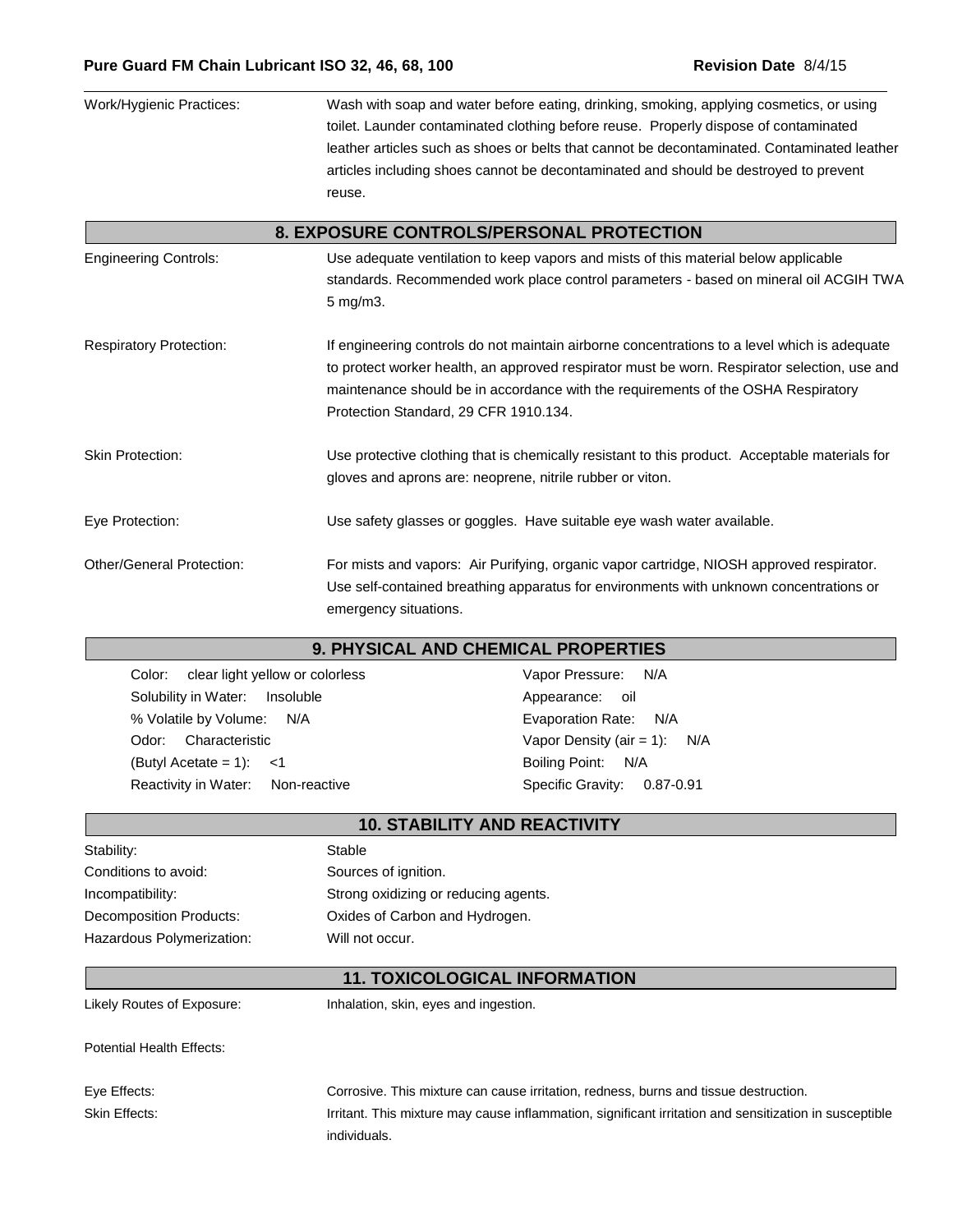| Oral Effects:                  | Harmful if swallowed. Gastrointestinal tract irritation, nausea and vomiting if mixture is swallowed.         |
|--------------------------------|---------------------------------------------------------------------------------------------------------------|
| Inhalation Effects:            | Harmful if inhaled. May cause respiratory tract irritation.                                                   |
| <b>Chronic Health Effects:</b> | No data available to indicate product or components present at greater than 1% are chronic health<br>hazards. |
| Mutagenicity:                  | Negative                                                                                                      |
| Carcinogenicity:               | This mixture contains mineral oils which are considered to be severely refined and not considered             |
|                                | to be carcinogenic under IARC. All the oils in this mixture have been demonstrated to contain less            |
|                                | than 3% extractables by the IP 346 test.                                                                      |
| <b>Reproductive Effects:</b>   | Negative.                                                                                                     |
| Teratogenicity:                | Negative.                                                                                                     |
| Sensitization:                 | Potential Skin Sensitizer Category 1B. Calcium salts of petroleum sulfonic acids may cause                    |
|                                | allergic skin reaction.                                                                                       |
| <b>Toxicological Data:</b>     |                                                                                                               |
|                                | ATE oral is $> 2,000$ mg/kg                                                                                   |
|                                | ATE dermal is $> 4,000$ mg/kg                                                                                 |
|                                | ATE inhalation (mist/aerosol) is estimated at 2.17 mg/L/4 hour                                                |

## **12. ECOLOGICAL INFORMATION**

Not classified due to inadequate data available on this mixture. Highly recommend avoidance of release to the environment.

## **13. DISPOSAL CONSIDERATIONS**

Avoid release to the environment. Dispose in a safe manner in accordance with national, state and local regulations. Not a RCRA hazardous waste if uncontaminated. If "used" RCRA criteria must be determined. Dispose of container by recycling or if permitted incineration.

## **14. TRANSPORT INFORMATION**

| Proper Shipping Name:      | PETROLEUM LUBRICATING OIL; NOT REGULATED AS A HAZARDOUS MATERIAL FOR |
|----------------------------|----------------------------------------------------------------------|
|                            | TRANSPORTATION UNDER 49 CFR.                                         |
| Shipping Class:            | 55                                                                   |
| Dot Identification Number: | N/A                                                                  |
| Dot Shipping Label:        | Not regulated by DOT.                                                |
| TDG Classification:        | Not controlled under TDG (Canada).                                   |

#### **15. REGULATORY INFORMATION**

U.S. Federal Regulatory Information:

| SARA 302 Threshold Planning Quantity: | N/A  |
|---------------------------------------|------|
| SARA 304 Reportable Quantity:         | N/A  |
| SARA 311 Categories:                  |      |
| Acute Health Effects:                 | None |
| Chronic Health Effects:               | None |
| Fire Hazard:                          | N٥   |
| Sudden Release of Pressure Hazard: No |      |
| Reactivity Hazard:                    | N٥   |

EPA/TSCA Inventory: The components of this product are listed on the EPA/TSCA inventory of chemicals.